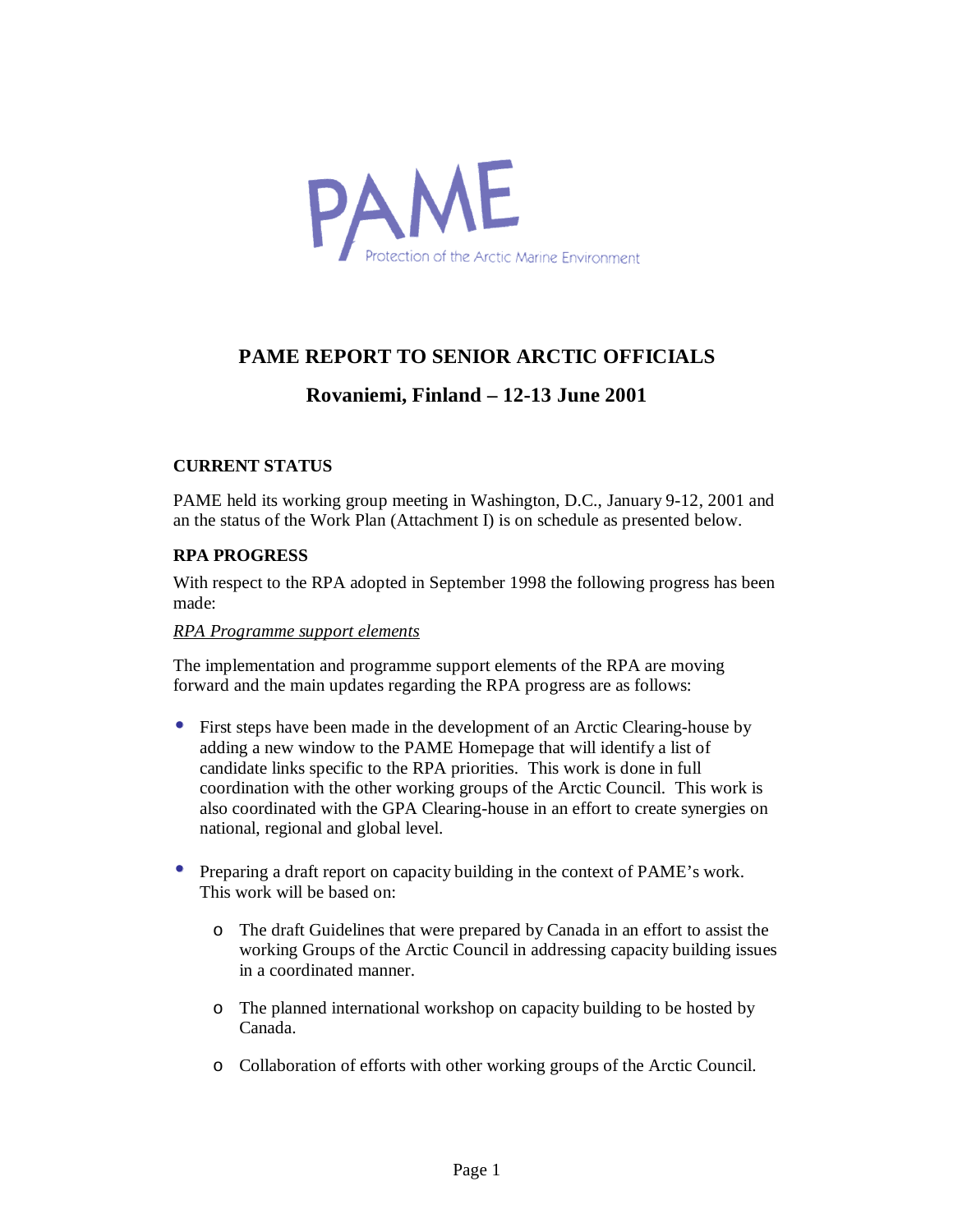- Drafting a communication strategy with the aim to convey PAME's policy and non-emergency pollution prevention and control measures related to the protection of the Arctic marine environment form land and sea-based activities to target audiences.
- PAME is currently coordinating efforts of regional reporting in preparation for the GPA Intergovernmental Review meeting that will be held in Montreal, Canada, 26-30 November 2001.
- PAME continues to participate in UNEP's annual meetings of Regional Seas Conventions and Action Plans in their efforts to strengthen these programmes. Many of the issues and problems addressed have relevance to PAME's work and provide an important opportunity to bring Arctic issues to the attention of the global community, in particular, the RPA, and to contribute to and learn from the experiences of other regional seas programmes.
- PAME has a one-page summary of its activities on the GPA homepage under regional seas programmes: http://www.gpa.unep.org/seas/

### *Russian NPA-Arctic*

The Russian NPA-Arctic project was formally integrated into the Russian institution system through the Federal Targeted Oriented Program " World Ocean" at a Hearing of the State Duma on March  $12^{\text{th}}$  2001.

First steps have been taken in preparing the full scale GEF project and the accompanied Partnership Conference. The first meeting towards the preparation of the full-scale GEF project was held in Moscow 24-25 April namely: Extended Meeting of the NPA-Arctic Scientific Expert Council of the World Ocean of FTOP (Federal Targeted Oriented Programme) on the Preparation of a GEF Full scale Project, and Proposals and Documents for the Partnership Conference.

Further information on the developments of the Russian NPA-Arctic are provided by its lead agency, the Ministry of Development and Trade of the Russian Federation, and summary presented in Attachment II.

- PAME continues to support the efforts of the authorities of the Russian Federation and ACOPS in the preparations for the full-scale GEF project through various means such as financial contributions, technical assistance, and by encouraging private sector interest.
- PAME will coordinate efforts with the Russian Federation and ACOPS in planning the Partnership Conference and serve as an advisory body to the partnership process for the purpose of facilitating participation by all relevant stakeholders, including the private sector; NGOs; national foreign assistance and technical agencies; native groups; industry and professional organizations, and other Arctic Council working groups and observing states.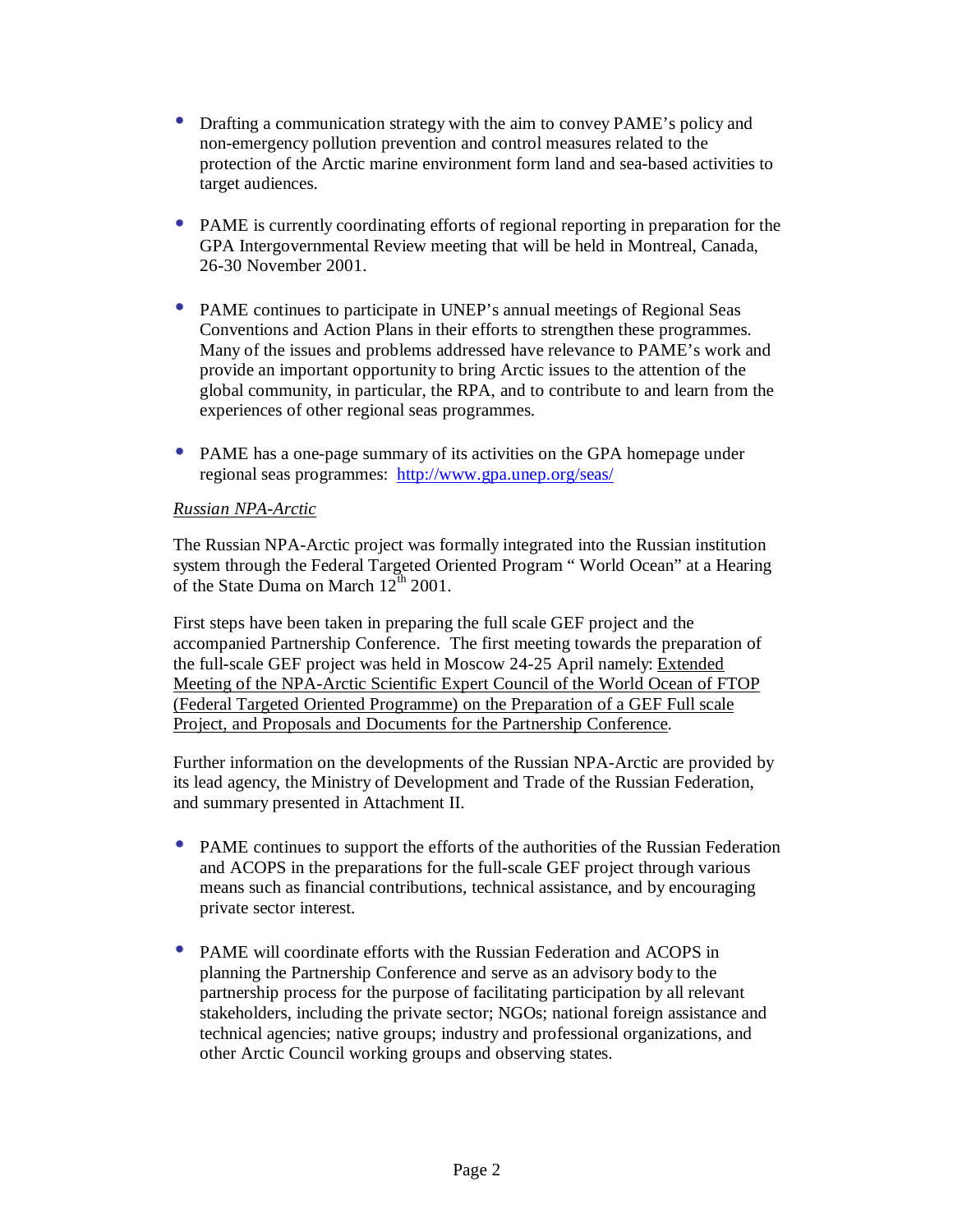- PAME recognizes the importance of an early involvement of the private sector in supporting the implementation of the Russian NPA-Arctic and as a preparation for the Partnership Conference following is planned:
	- o The United States have volunteered to organize a round-table meeting in Washington D.C. in September 2001 to initiate interest and discussion among governments, private sectors and International Financial Institutions (IFIs) prior to the Partnership Conference. The main goal is to encourage private sector interest in the Russian NPA-Arctic project. The meeting, with invitees ranging from businesses to government officials, will serve to facilitate private-private discussions between private sector groups from the Russian Federation, United States and Canada, as well as to express the high level support for the NPA-Arctic in Russia.
	- o A second round table meeting is proposed to be held in Scandinavia (preliminary steps indicate interest from Finland) with the same goals as the first one, but the emphasis would be on exchange of views between the private sectors of the Scandinavian countries and the Russian Federation.
- PAME recognizes the involvement of relevant projects of other working groups of the Arctic Council in the partnership process as a potential opportunity to improve working group coordination approach to GEF and other International Funding Institutions.
- Three non-profit organizations, with an interest in the environment and/or Russian business, participated in the private sector discussion at the last PAME meeting and gave a short summary of their respective fields of specialties and possible future contributions and participation in the Russian NPA-Arctic.
- All documents on Russia NPA-Arctic are available at ACOPS homepage at*:*  http://www.acops.org and on the PAME homepage at: http://www.grida.no/pame

### **INTERNTIONAL CONVENTIONS AND AGREEMENTS**

Work Plan for the update of the current status of the international conventions and agreements as presented in the 1996 PAME report was prepared and agreed upon at the last PAME meeting with the following procedure:

- 1. Just before the next ministerial meeting, update the matrix of the status of legal instruments;
- 2. record the status of the 1996 PAME Recommendations; and
- 3. identify new problems areas (if any).

This work will be accomplished by following lead countries approach:

Unites States – Dumping Activities

Norway – Shipping Activities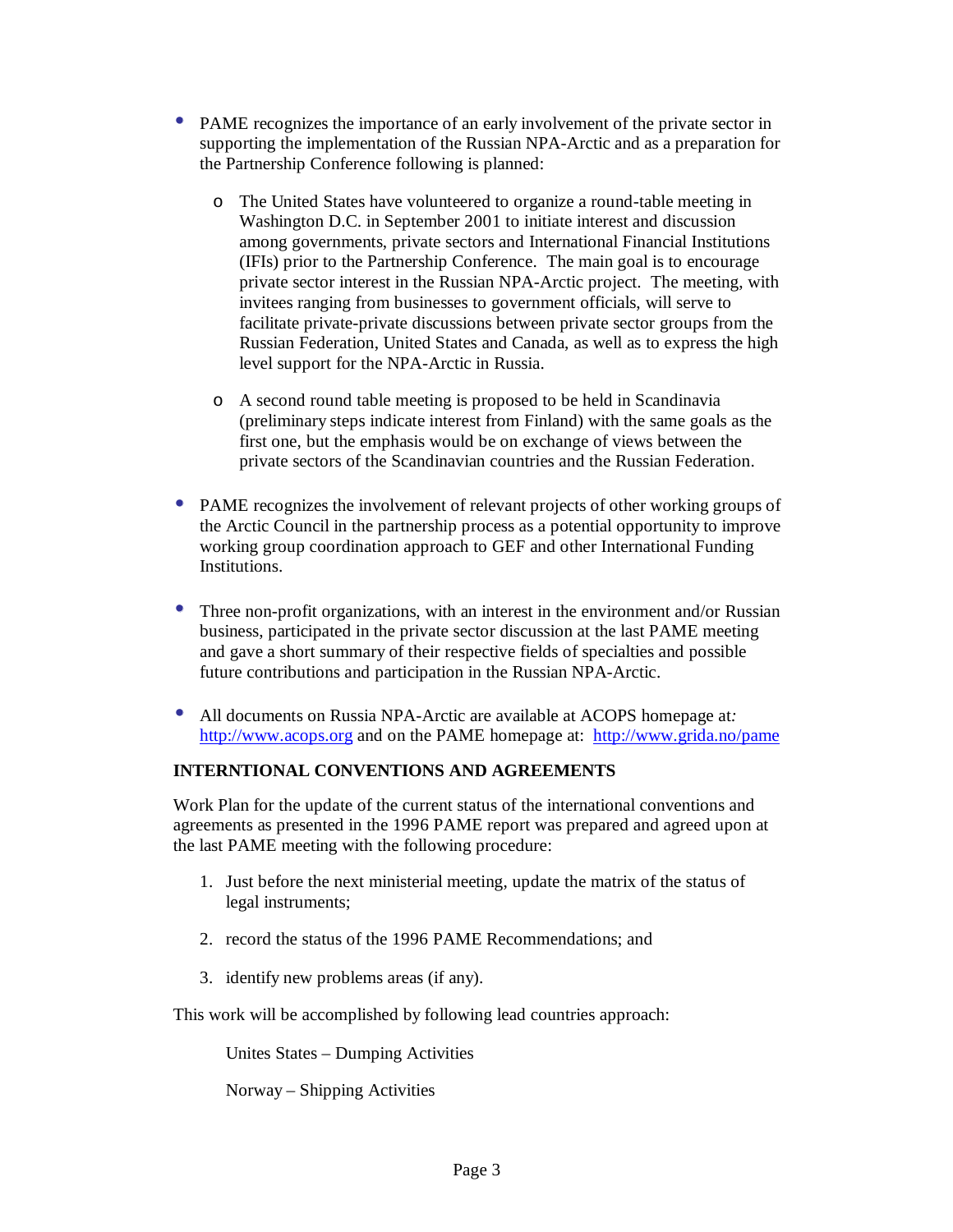Denmark/Greenland - Offshore Oil and Gas Activities

Canada - Land-based Activities

### **SHIPPING ACTIVITIES**

Norway, as the lead-country on shipping activities, is currently developing in greater detail its proposal on the follow-up activities of The Snap Shot Analysis of Maritime Activities and ways to address ship generated waste through:

- An information campaign aimed at full compliance by ship operators with MARPOL 73-78 requirements.
- Exchange of information on control, monitoring, investigation of violations and prosecution of offenders.
- Provide information on the availability of waste reception facilities in the Arctic.
- Discuss incentives which stimulate the use of waste reception facilities.

Canada is acting as the lead country in establishing a correspondence group for the purpose of developing Arctic Waters Oil Transfer Guidelines. This work is proposed to focus on the following issues:

- 1. What is the current status of oil transfer guidelines in the circumpolar nations.
- 2. Development of a common set of best practices.

This project is proposed to be completed over the next 2 yeas, in time for the Ministerial meeting of the Arctic Council that is scheduled for 2002.

### **OFFSHORE OIL AND GAS GUIDELINES**

PAME continues to promote application of its Offshore Oil and Gas Guidelines and has provided comments to WWF on their draft evaluation criteria for the offshore guidelines, i.e. are the PAME guidelines being implemented? If so, to what extent are they followed and working to meet the original objectives?

WWF is currently in the process of finalizing their analysis of the effectiveness and implementation of the PAME. WWFs analysis are intended as an input to PAME's review of the Guidelines.

PAME members are currently preparing suggested amendments and additions to the 1997 Offshore Oil and Gas Guidelines. The next PAME meeting will consider these suggested changes and whether to elaborate a process through which they could be incorporated into the Guidelines, if appropriate.

With respect to improving the application of the Guidelines, then preliminary steps are being taken towards involvement of oil and gas experts at next PAME meeting. Such an approach could also help forge links between the Guidelines and the RUNARC process.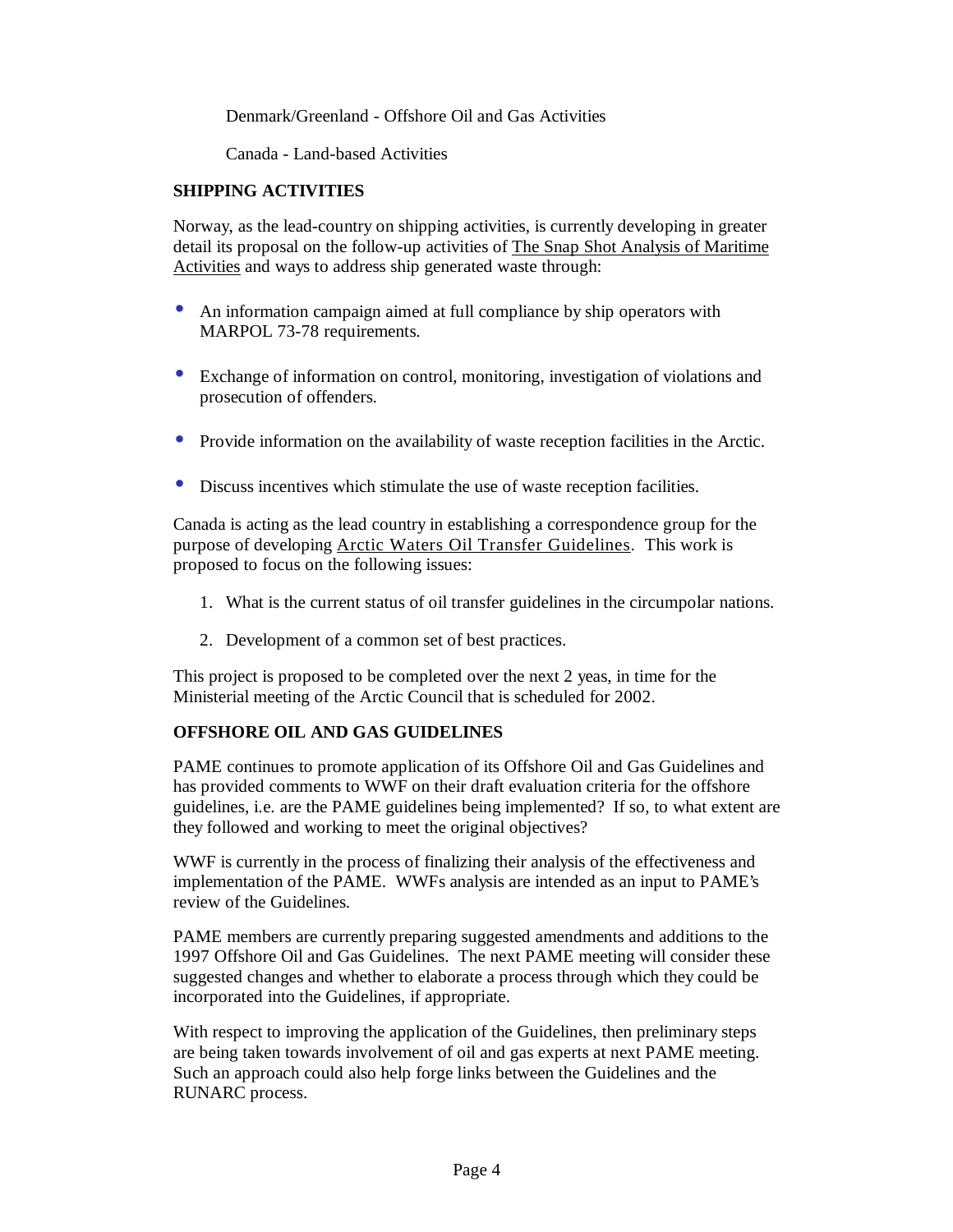### **COORDINATION WITH OTHER WORKING GROUPS**

Working groups of the Arctic Council, ACAP, AMAP, CAFF and EPPR, have participated and reported at previous PAME meetings in an effort to increase the cooperation and avoid overlap between the working groups.

The preparation of draft PAME Operating Guidelines (Attachment II) was done in coordination with the other working groups

### *ACAP*

Both ACAP and PAME recognize the importance of coordination of efforts in addressing pollution prevention and control issues. Initial steps are being taken towards these efforts.

### *CAFF*

Initial Steps have been made regarding collaboration with PAME in CAFF´s implementation process of the Circumpolar Protected Areas Network (CPAN) as requested by the Ministerial meeting in Barrow.

### *EPPR*

Coordination of efforts with EPPR on work of relevance to PAME, in particular on shipping activities and the update on the 1997 Offshore Oil and Gas Guidelines.

### **PAME ADMINISTRATION AND MANAGEMENT**

PAME has finalised its Operating Guidelines and is in the process of finalising its Communication Strategy for consideration by the SAOs.

The PAME Secretariat received \$135.000 US through voluntary contributions for 2001, of which approximately half is provided by the Icelandic government. The projected operational costs for 2002 is \$155,000 US. The core staff consists of an Executive Secretary (100%), Administrative Assistance (40%) and, a Technical Advisor (25%); the latter two are shared with the CAFF Secretariat.

#### **OTHER BUSINESS**

- The next PAME meeting is scheduled for October 9-11, 2001 in Moscow, Russia.
- PAME has prepared a brochure on its activities.
- PAME'S homepage: http://www.grida.no/pame
- Attachment III includes PAME's Work Plan for 2000-2002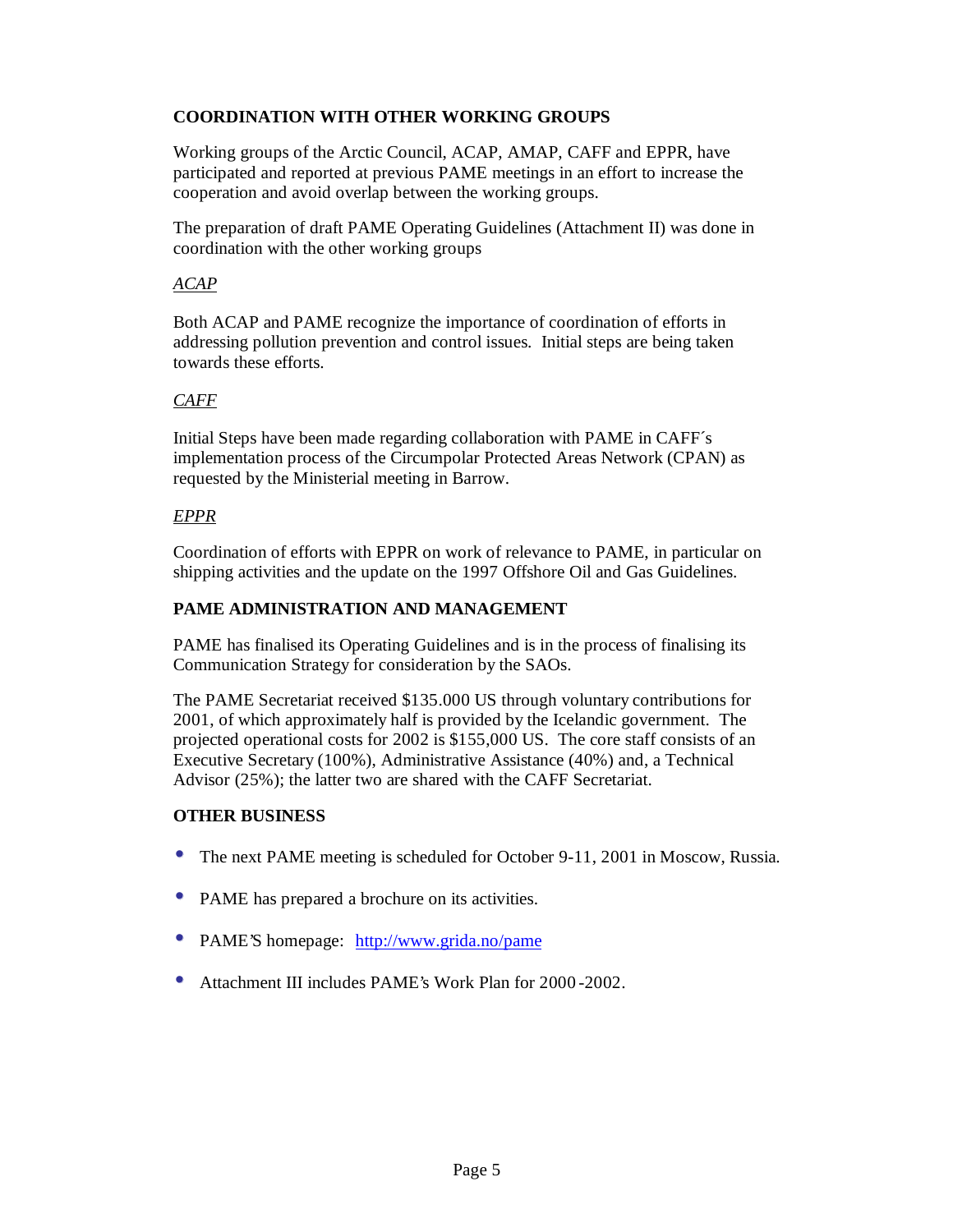### **ATTACHMENT I**

### **OVERVIEW OF PAME WORKPLAN**

### **2001-2002**

### **RPA**

- Support the RPA, Russian NPA-Arctic and Partnership Conference.
- Contribute to the 2001 GPA Intergovernmental Meeting.
- Contribute to the Rio+10 Meeting.

### **Legal Instruments**

- Update Matrix of International Agreements.
- Prepare a report on the status of 1996 PAME recommendations.
- Identify problems for which additional measures are needed and make recommendations.

### **Shipping**

- Prepare Arctic Waters Oil Transfer Guidelines under the leadership of Canada.
- Consider a Norway proposal on ship generated wastes.

### **Oil and Gas**

- Prepare an assessment of the application of the Arctic Offshore Oil and Gas Guidelines.
- Consider possible changes in the oil and gas guidelines and other measures.
- Consider ways in which the application of the oil and gas guidelines may be improved.

### **Other**

- Complete a PAME communications strategy and brochure.
- Create a RPA window at the PAME Website to facilitate access to clearing house information.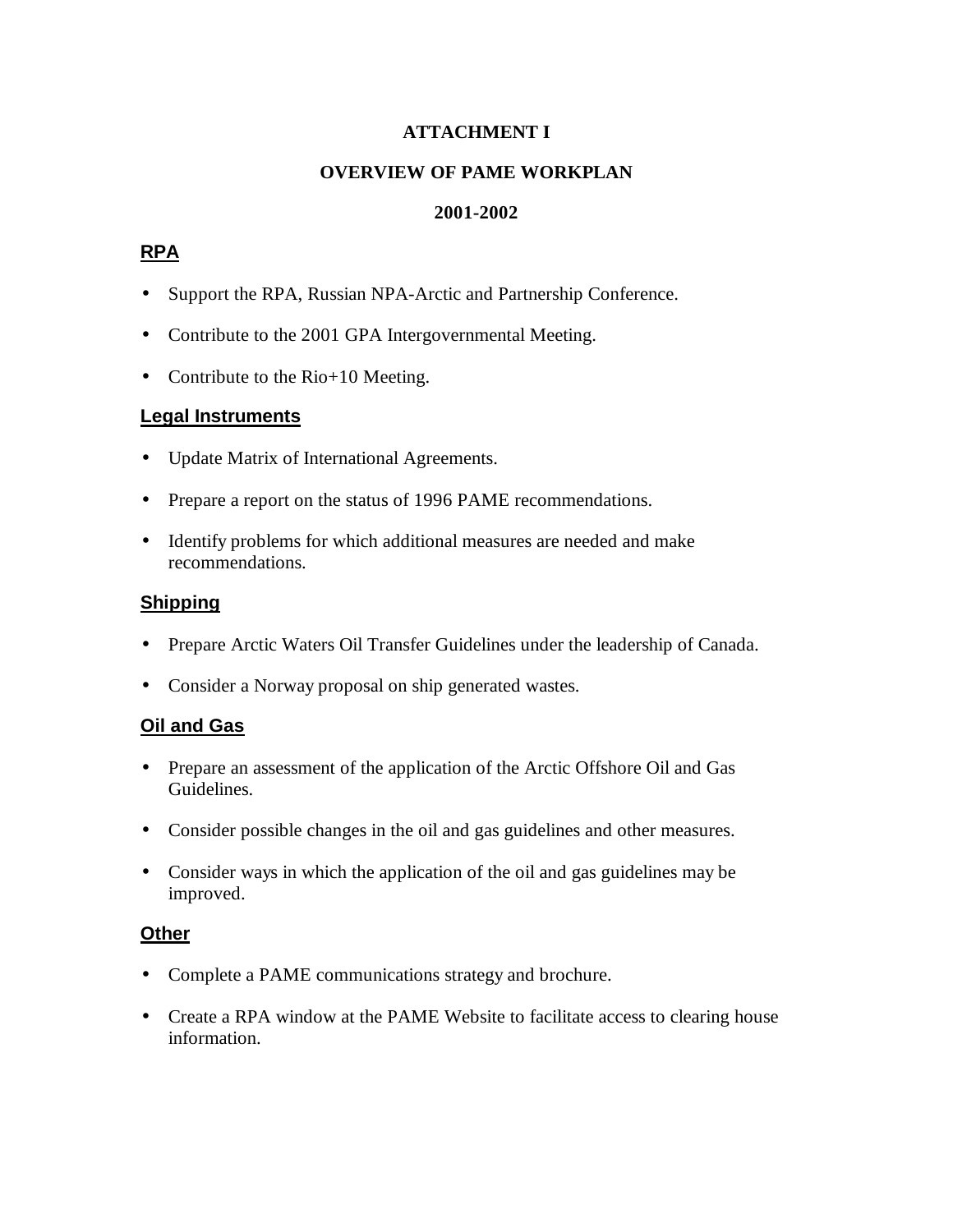### **ATTACHMENT II**

## **UPDATE AND DEVELOPMENTS OF THE RUSSIAN NPA-ARCTIC PROVIDED BY: THE MINISTRY OF ECONOMIC DEVELOPMENT AND TRADE**

**OF THE RUSSIAN FEDERATION**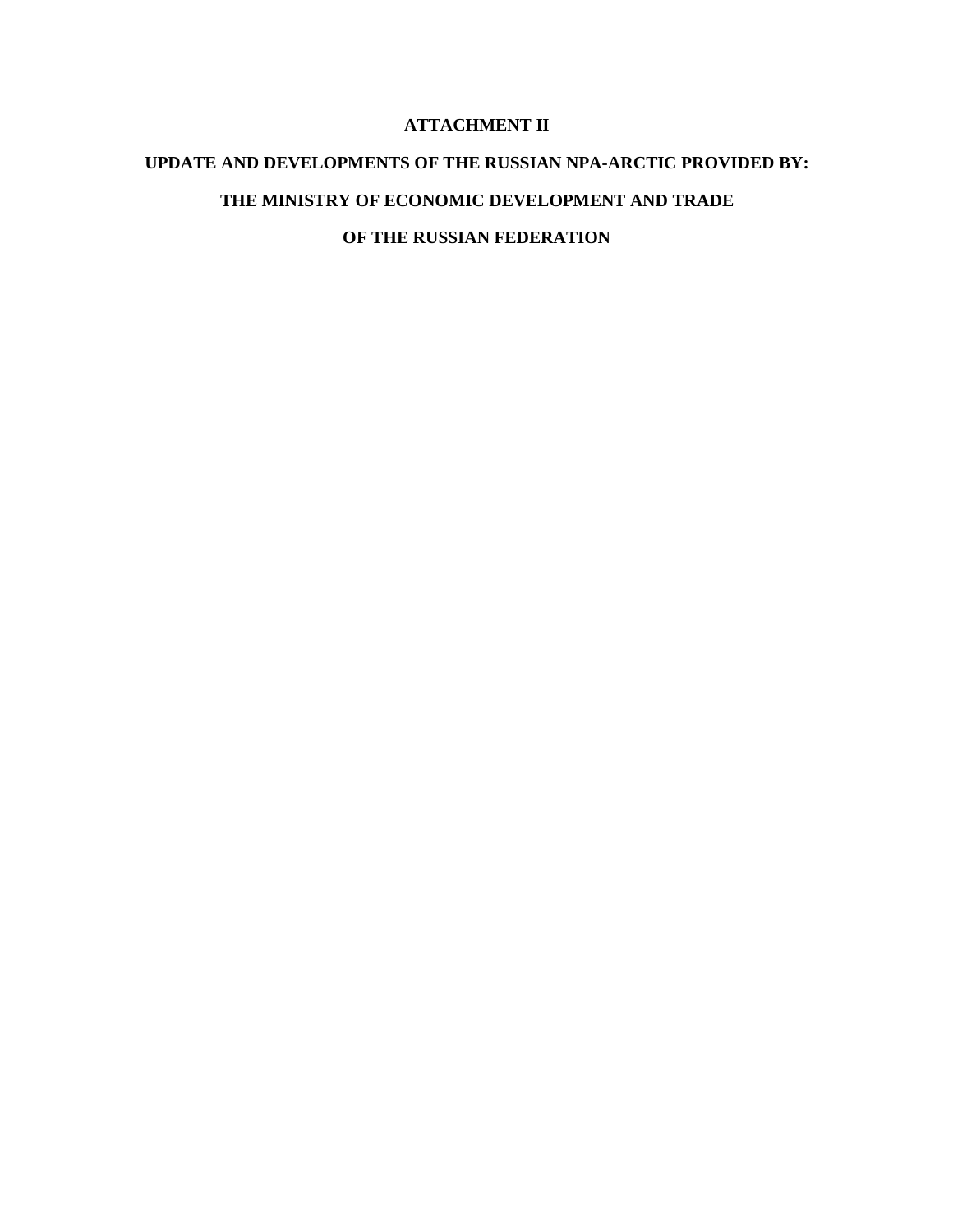**ATTACHMENT III**



# **Work Plan**

# -    - -

## 

**August 2000**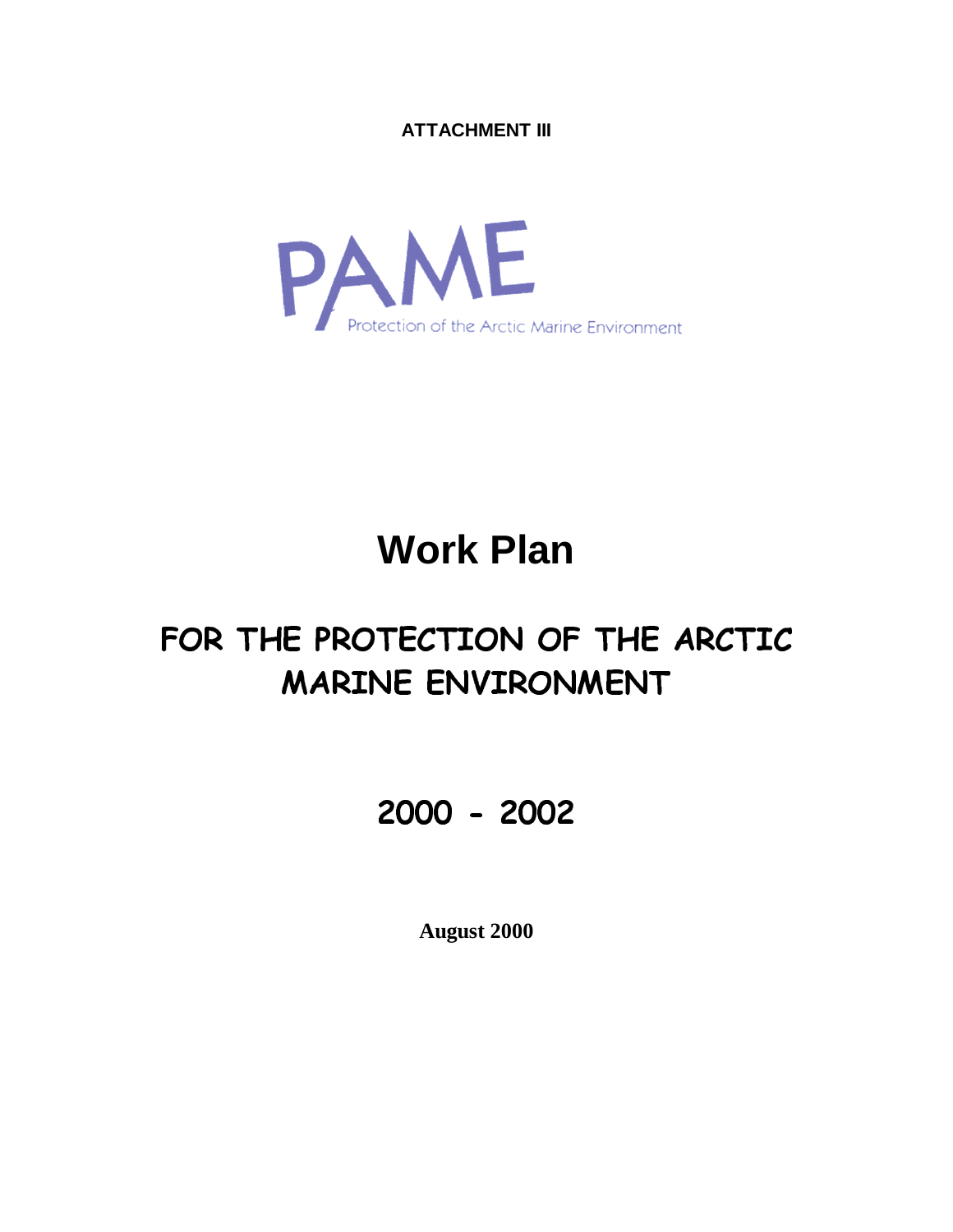### **Preface:**

The purpose of the PAME Work Plan is to provide a framework for PAME´s work related to the protection of the Arctic marine environment for the period of 2000 – 2002.

PAME´s activities are directed towards protection of the Arctic marine environment. PAME consists of National Representatives responsible for its work in their respective countries. Permanent Participants, representing Arctic indigenous groups, also participate in PAME, as well as representatives from several observer countries and interested organisations. Thus PAME provides a unique forum for collaboration on a wide range of Arctic pollution prevention issues.

The PAME Working Group meets twice a year to assess progress and advance its work. PAME is headed by a chair and vice-chair which rotate among the Arctic countries and is supported by an International Secretariat.

PAME reports to the Senior Arctic Officials and, through them, to the Ministers of the Arctic Council that meets every two years.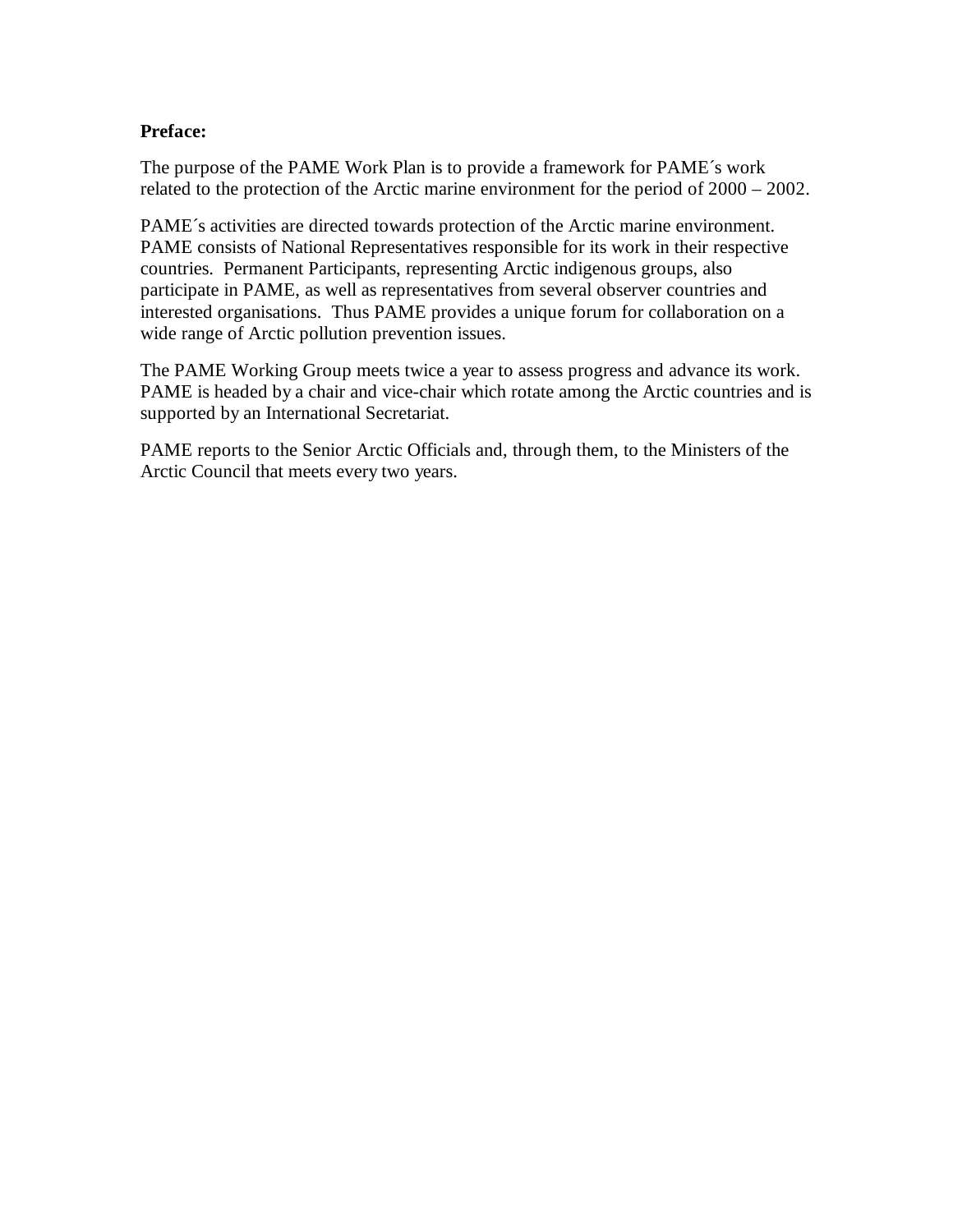### **TABLE OF CONTENTS**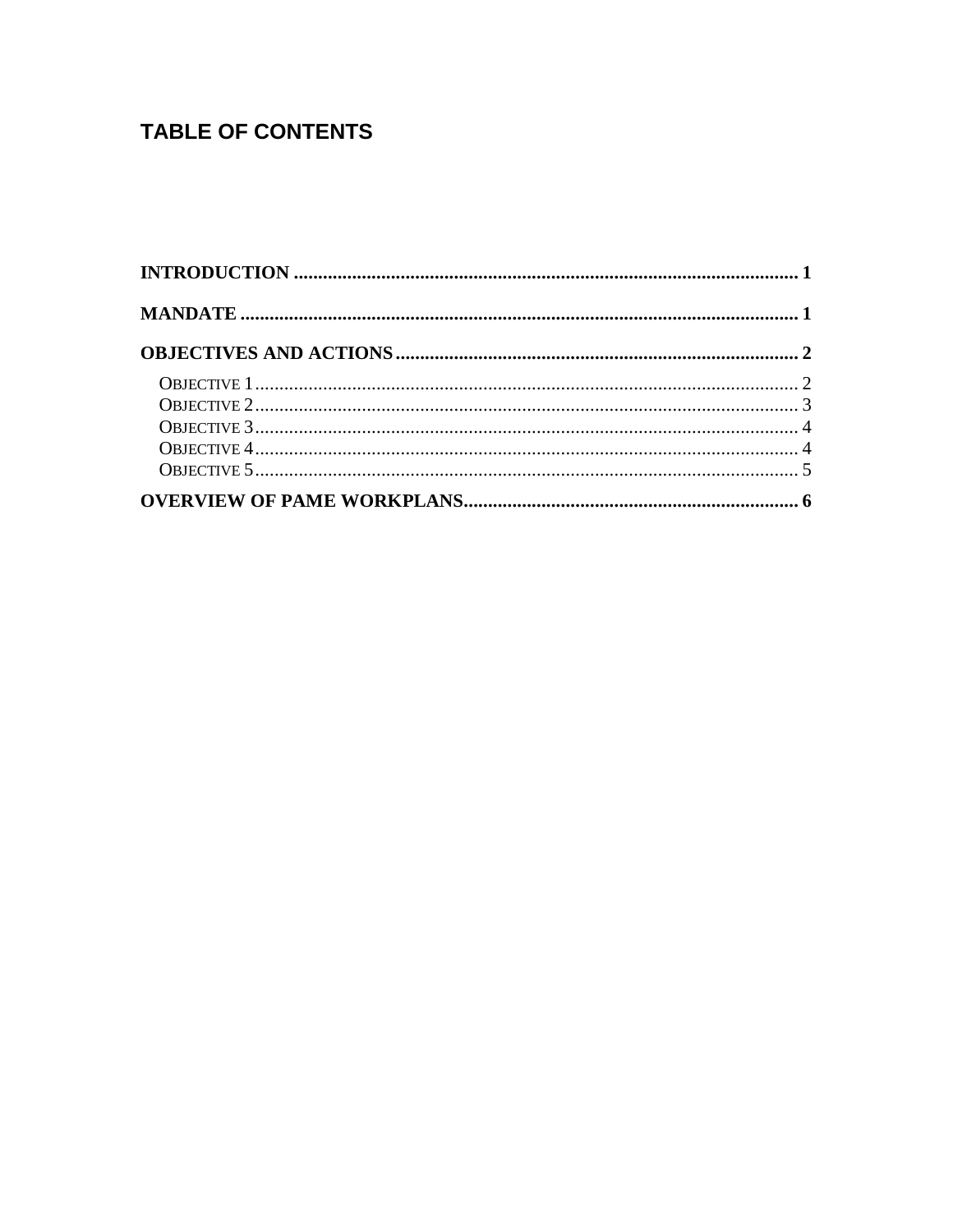### **Introduction**

The PAME working group addresses policy and non-emergency pollution prevention and control measures related to the protection of the Arctic marine environment from land and sea-based activities. These include coordinated action programmes and guidelines complementing existing legal arrangements.

The PAME Work Plan 2000 – 2002 has been developed according to its mandate and agreed priorities. The aim is collaborative actions involving member countries and permanent participants, observing countries and regional/international organizations.

This Work Plan identifies 5 objectives and a set of specific actions which outline the overall direction for the PAME program.

### **Mandate**

The 1998 Iqaluit Ministers' Meeting requested PAME to undertake the following work:

> *Work vigorously for the early implementation of the actions described in the first phase of the Regional Programme of Action (RPA) and its further development in a manner consistent with the associated international agreements and arrangements.*

> *Seek appropriate support to help Russia finalize the Russian NPA-Arctic and host a Partnership Conference to be organized with the assistance of the Advisory Committee on Protection of the Sea (ACOPS) which would seek funds to remediate regional priority pollution sources and activities identified in the RPA and Russian NPA-Arctic.*

*Review the effectiveness and general usage of the 1997 Offshore Oil and Gas Guidelines in the year 2000.*

*Assess current and potential shipping activities to assist in determining what, if any, additional Arctic shipping measures are required.*

*Assess the adequacy of existing international agreements and arrangements related to the protection of the Arctic marine environment.*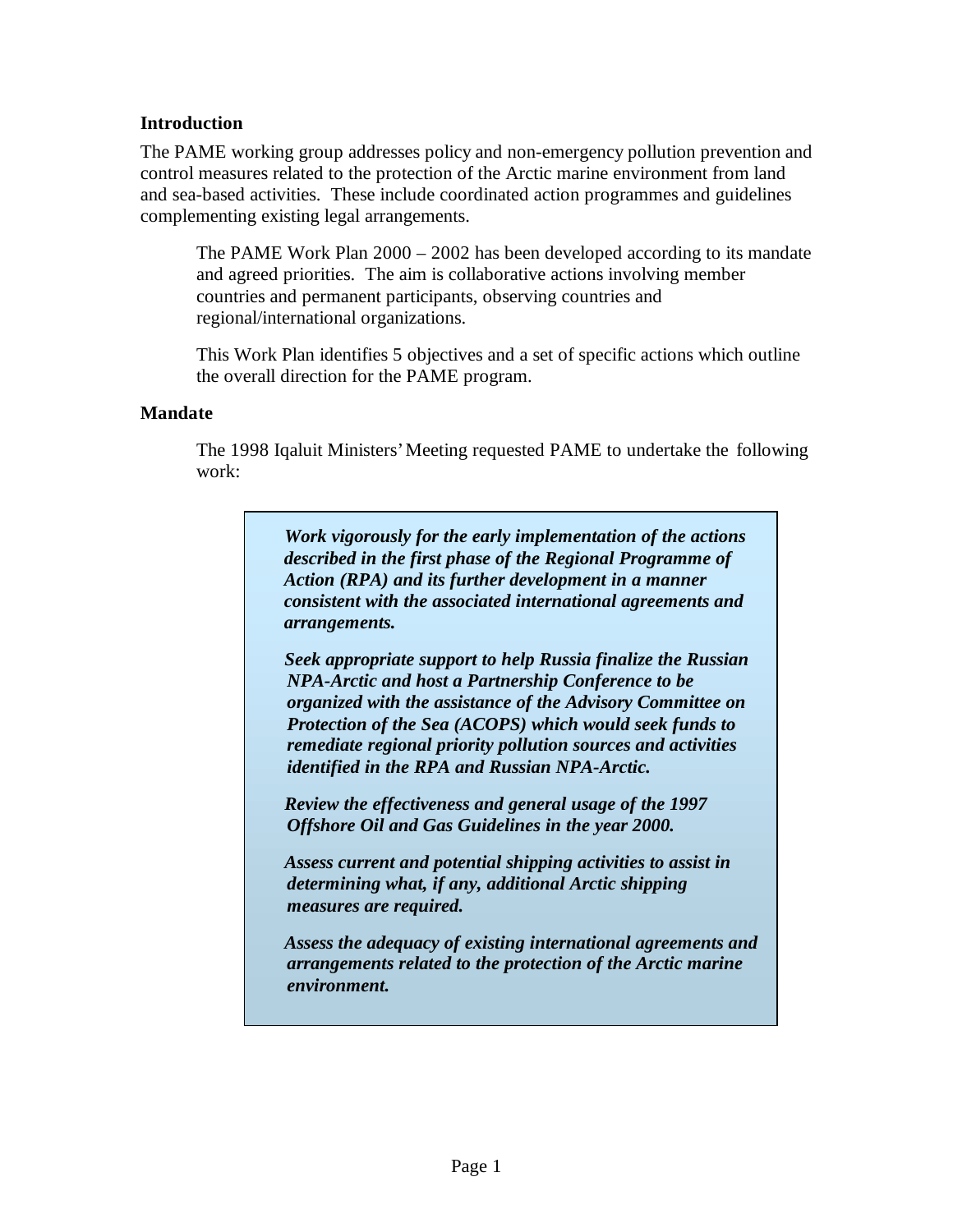### **Objectives and Actions**

### **Objective 1**

*Prevent marine pollution from land-based activities.*

### *Rationale:*

The Ministers of the Arctic Council declared (1998 Iqaluit Declaration) its support for the development and implementation of the Russian NPA-Arctic and to host a Partnership Conference with the assistance of ACOPS, which would seek funds to remediate regional priority pollution sources and activities identified in the RPA and Russian NPA-Arctic.

The RPA objective is to protect the Arctic marine environment through joint actions on land-based activities which are the main sources of marine pollution. The actions range from legal mechanisms to technology transfer, education and training, and capacity building.

The design and overall management objective of the Russian NPA-Arctic provides for the need to protect and restore the quality of the marine environment, including its biological resources and biodiversity. The goal is to support the conservation and sustainable development of its natural resources and the removal of threats to the health of its human population from anthropogenic sources of pollution in the Arctic marine environment.

The Russian NPA-Arctic has identified 38 activities to be implemented in the period from 1999-2002. Seven of these activities are underway with financial support through the GEF PDF-B Project: "Support to the National Plan of Action for the Protection of the Arctic Marine Environment from Anthropogenic Pollution in the Russian Federation".

### *RPA Actions:*

- Encourage the implementation of National Plans of Actions.
- Respond to additional RPA proposals such as the consideration of Codes of Practice for Mining.
- Clarify application of the RPA to the Coastal Zone.
- Develop a reporting procedure and format for assessing the implementation of RPA in collaboration with other working groups.
- Provide progress reports on the implementation of the RPA.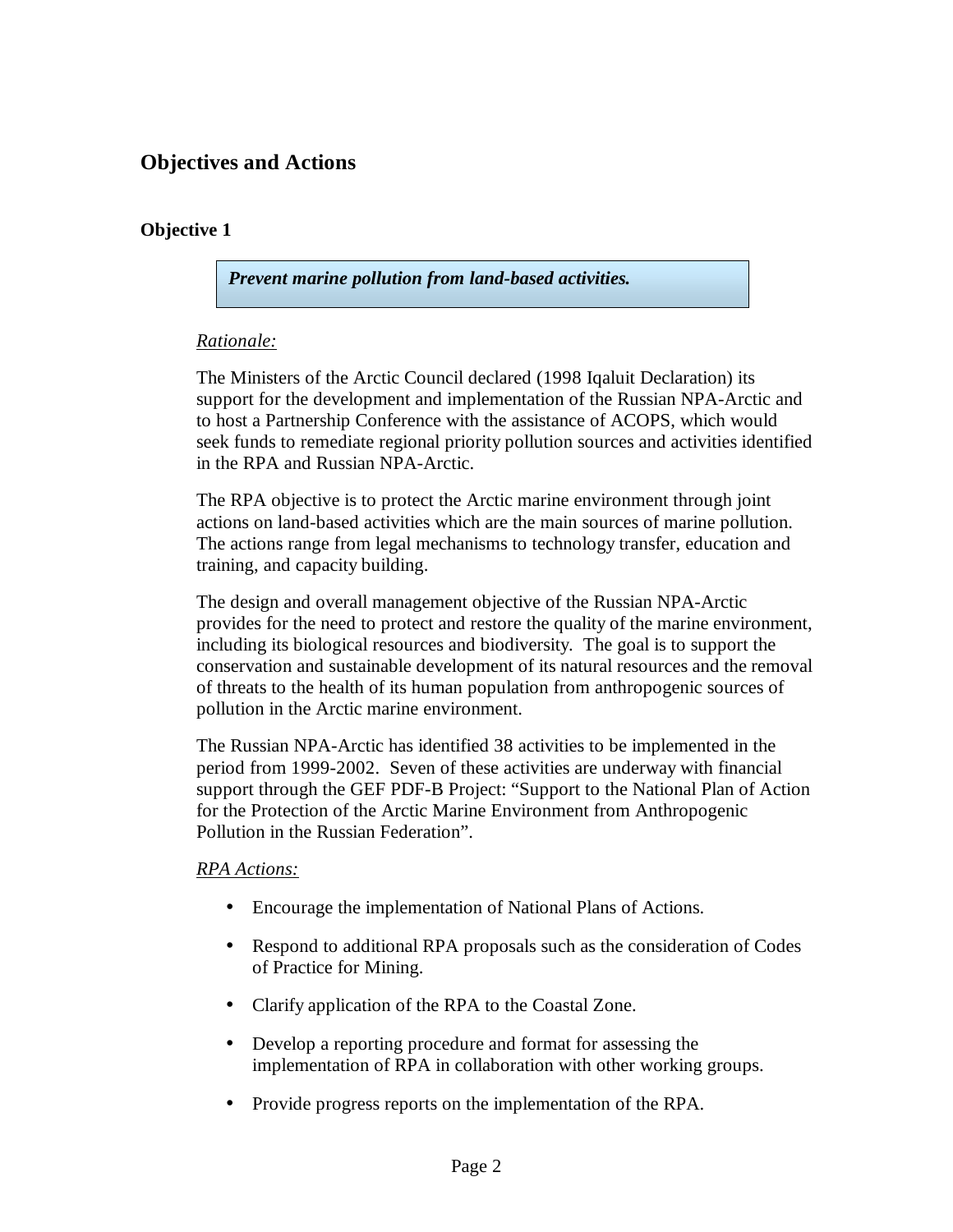• Develop proposals for a clearing-house mechanism in coordination with the UNEP/GPA Office.

### *Russian NPA-Arctic Actions:*

- Support the effort of the Russian Federation and ACOPS in the development and implementation of the Russian NPA-Arctic through technical, scientific and financial assistance.
- Continue to promote information sharing, collaboration and in the funding raising efforts for the implementation of the Russian NPA-Arctic.
- Encourage International Financial Institutions (IFIs) to take part in the design and implementation of pre-investment studies and the hot-spot analysis.
- Serve as an advisory body to the partnership process and promote participation of all relevant stakeholders in the Partnership Conference.
- Report on the progress of the Russian NPA-Arctic to all relevant stakeholders (e.g. Arctic Council working Groups, SAOs and IFIs).

### **Objective 2**

*Prevent marine pollution from offshore oil and gas activities.*

### *Rationale:*

The Offshore Oil and Gas Guidelines where adopted at the Alta Ministerial Meeting in 1997. These guidelines are intended to be of use to the Arctic countries at all stages for the planning, exploration and development of offshore oil and gas activities. The goal of these guidelines is to ensure that the Arctic marine and coastal environments are better protected.

The Arctic Council has instructed PAME to periodically evaluate the effectiveness, adequacy and usage of these guidelines.

### *Actions:*

- Consider the adequacy and effectiveness of the Oil and Gas Guidelines, and the need for and appropriateness of other measures by PAME in this field.
- Review and revise, as appropriate, the Arctic Offshore Oil and Gas Guidelines.
- Consider other possible new measures for Oil and Gas.
- Encourage the continuation of the RUNARC project.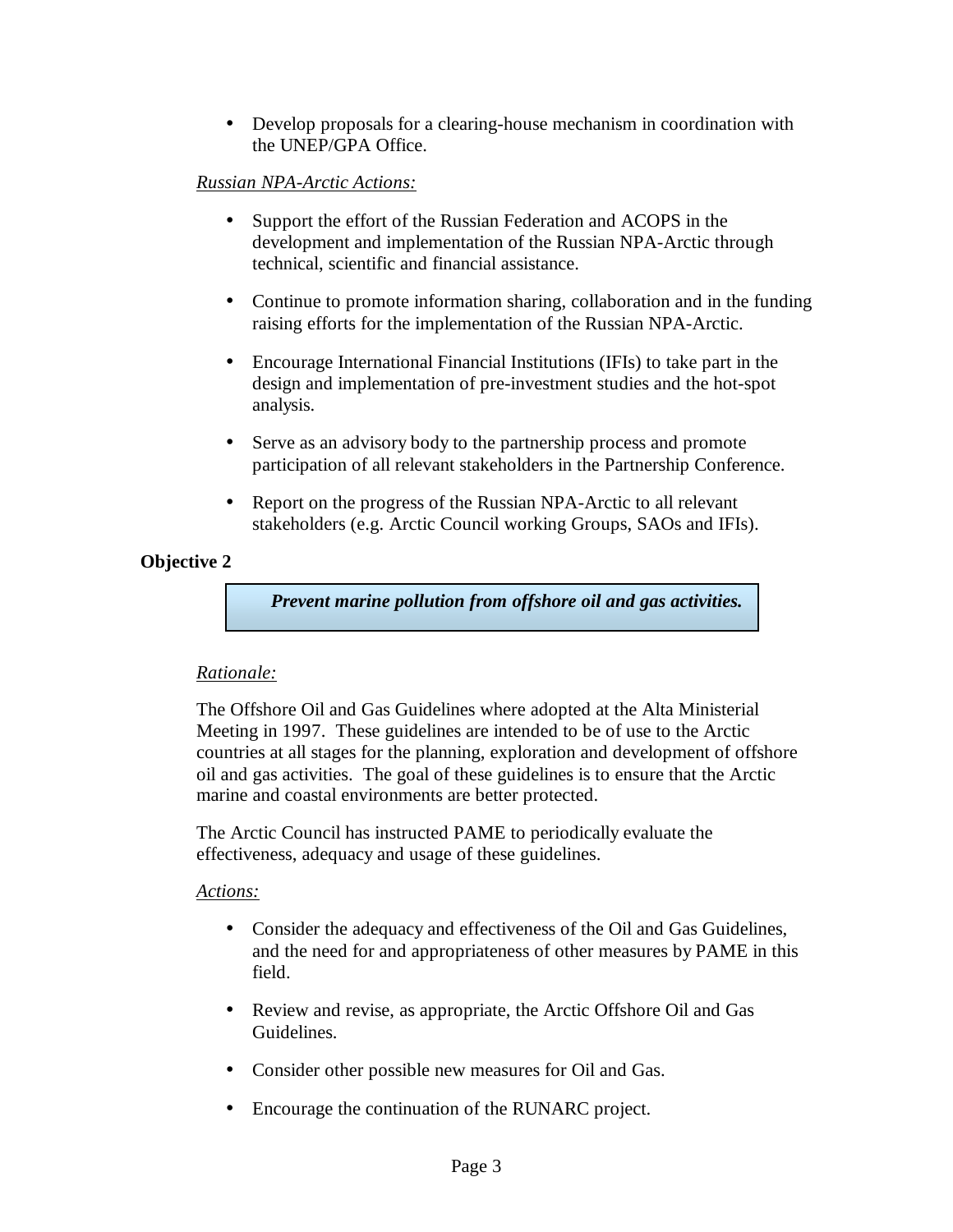• Collaborate with other organizations involved with the review and assessment of Arctic Offshore Guidelines including WWF, IUCN, OGP and UNEP.

### **Objective 3**

*Prevent marine pollution from shipping activities.*

### *Rationale:*

Present and future shipping activities in the Arctic are a potential cause of concern with respect to the protection of the Arctic marine environment.

### *Actions:*

- Complete analysis on present and future shipping activities in the Arctic.
- Promote working group co-operation in the assessment of shipping activities e.g., combining shipping information with sensitivity mapping information from CAFF and EPPR.
- Consider shipping proposals and recommend possible new shipping measures.

### **Objective 4**

*Implement existing international agreements and assess the need for further actions or measures.*

### *Rationale:*

Update the 1996 PAME report as a means to continue activities in identifying means of preventing or reducing pollution of the Arctic environment through coordinated action programmes and guidelines complementing existing international agreements.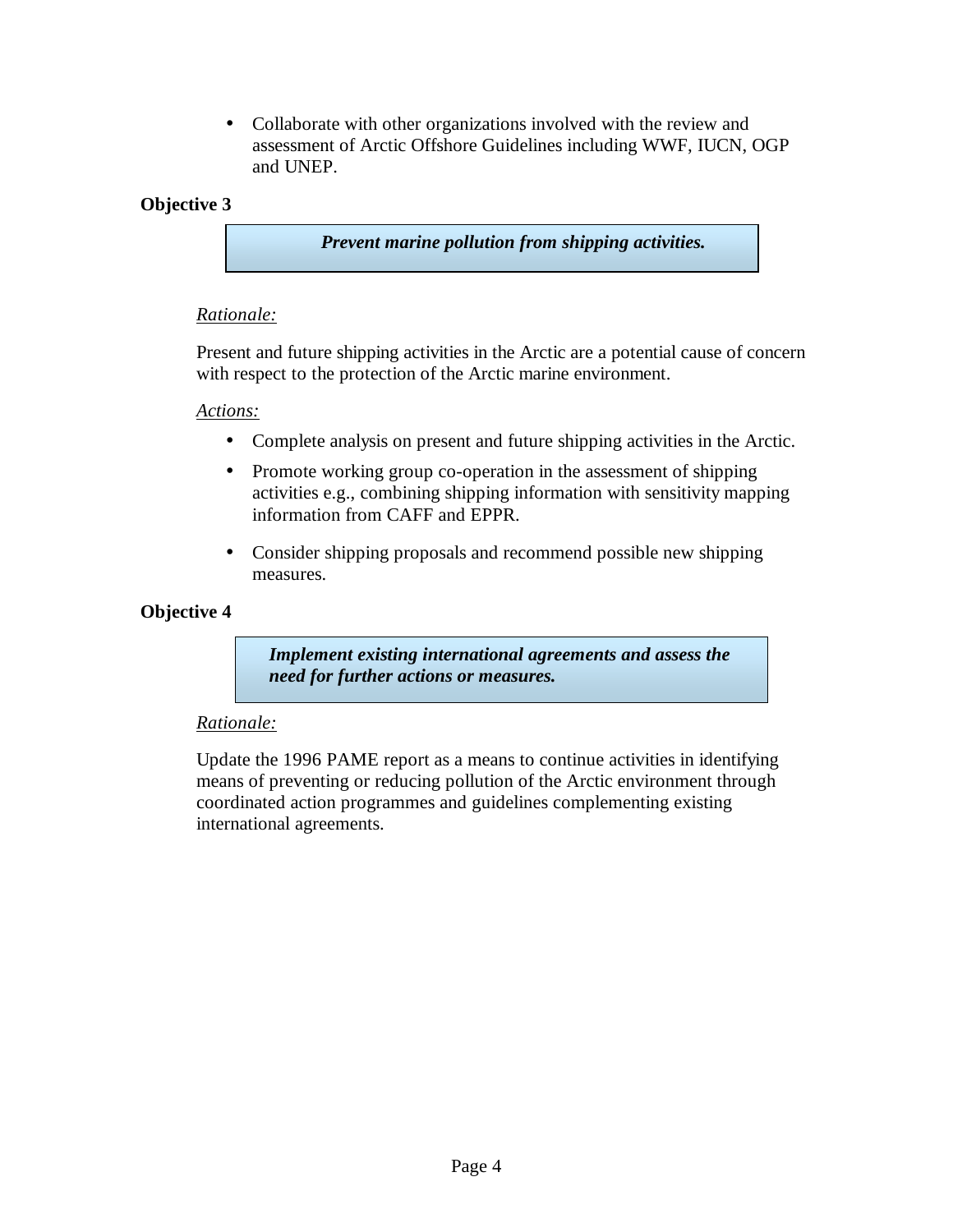### *Actions:*

- Provide an update of the 1996 PAME Report including assessing the need for further actions or instruments at international and/or national level to prevent Pollution of the Arctic Marine Environment.
- Encourage and facilitate co-operation between and among regional organizations/conventions and agreements to promote the exchange of information, experience and expertise.
- Promote ratification and implementation of international conventions and agreements.

### **Objective 5**

*Develop and promote integrated and cost-effective actions.*

### *Rationale:*

There is a need to coordinate work with other working groups of the Arctic Council, regional and international organizations, local authorities and indigenous groups in an effort to promote integrated and cost-effective actions.

### *Actions:*

- Develop PAME Communication Strategy.
- Develop reporting procedures/mechanism on the implementation of the PAME Work Plan to Arctic Council SAOs and Ministers and other interested intergovernmental bodies (e.g. UNEP, UN-ECE and CSD).
- Promote regular consultation with other working groups of the Arctic Council, regional and international organizations, local authorities and indigenous groups.
- Develop integrated training programmes to build capacity in skills to prevent and control marine pollution.
- Develop education materials on measures to protect the marine environment (e.g. fact-sheets).